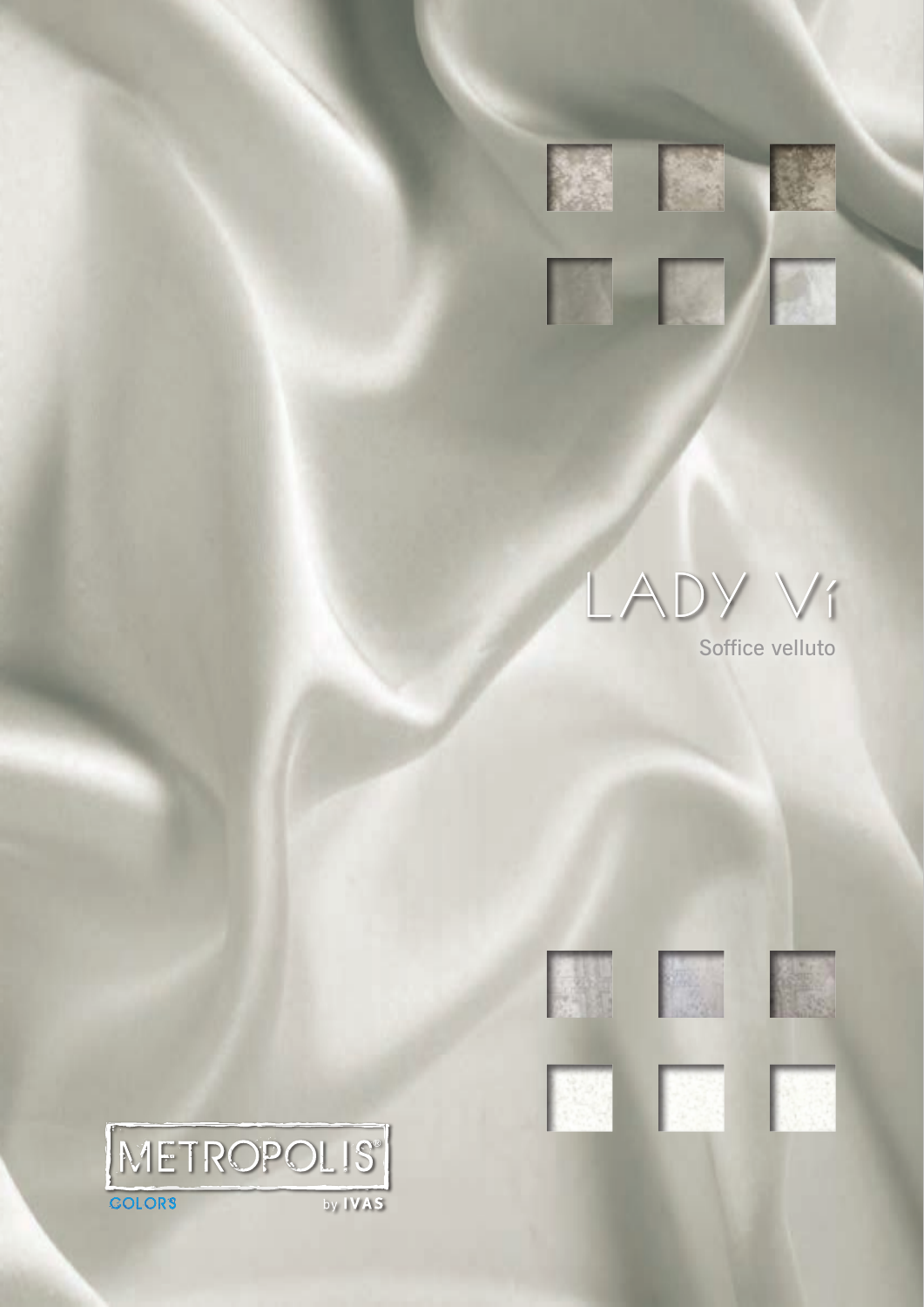## LADY V1 Soffice velluto

Finitura lavabile at crieflo velhibito, eargrante, all'acqua-Par Interno

Water-based washable coping with velvely, misseem finely For interior (Fe)

Acabado lavable de afecto aterciojnskito torristolado, al agua, Para interiores.

Finition lavable a effet valorite of chatoyart, a l'eatr, Pour interieur.

Wasehbarer Deckenstrich auf Wasserbasis mit schillernden. Samtoffekt. Für den Innenbergielt-

Zmywalno, skryjowe ferbi wykonezeniowe ddjelenefolgogichowskej przyj pełyskującej powierzchni, na bazie wody. Przeznaczona do wnorrz

Моющаяся акритовая прависе бархатистый заравитом перепиваются, на водной основе. Для внутренних работ

Πλενομενο ακρυλικό φινίρισμα νερού ιριδίζων, με βελούδινο εφέ. Για εσωτερική χρήση.

طلاء فشطيب سائل أكريليك كابل للغيس مخملي الملمس مععر اللون، للأسطح الداخلية 动污染表面。天长纹和纹光效果,水性,适合室内使用





99 818

 $420$ 医精度 وسكرتهم

Благородная, мягкая, блостящая, бархатистая: Lady Vi абленает стены в драгоценные ткани, напоминающие гармонию.<br>роскошь, радость и благородство элегантного бархата, украшавшего<br>деорцы вристократов

Αρχοντικό, απαλό, λαμπερό, βελούδινο: Το Lady Vi -ντύνει τους τοίχους με πολύτιμα υφάσματα, ελκυστικές αρμονίες, πλούτο, τέρψη<br>και αρχοντιά με τα πιο κομψά βελούδα των παλατιών

يتميز \_/Lady Vf \_\_ يجودة عالية ونعومة ولمعان مخملي ويستخدم لكساء لحوائط بتغطية عالية القيمة ومنحها أنافة وجمالا وانسجاما كالقصور

高雅、全和、明亮与温和, Lady Vi<br>用者华的材料、动人的色泽、画台工作服、高悦的元素, 将您的

Nobile, soffice, brillante, vellutato: Lady Vi ii u nessui preziesi, suauena amione, necnezza.<br>"giola, e nobiltà dei più eleganti vellub di palazzo."

Noble, soft, bright and velvety: Lady Vi s your walls with precious labrics, persoasive harmonies,<br>Inchness, joy and the nobility of the most elegant velvets.

Noble, suave, brillante, aterciopelado: Lady Vi<br>redes con los preciosos leidos, la suave armonia, la riqueza,<br>gría y la nobleza de los más elegantes terciopelos de palacio.

## Noble, moelleux, brillant, velouté: Lady Vi

murs de tissus précieux, d'harmonies persuasives, de<br>de joie et de noblesse des velours de bâtiment parmi,<br>les plus élégants.

## Edel, weich, glänzend, samtig: Lady Vi-

mit wertvollen Stotten, gewinnenden Harmo<br>sglichkeit und Noblesse der efegantesten Vi

<u>tan a d'alta del Californi</u>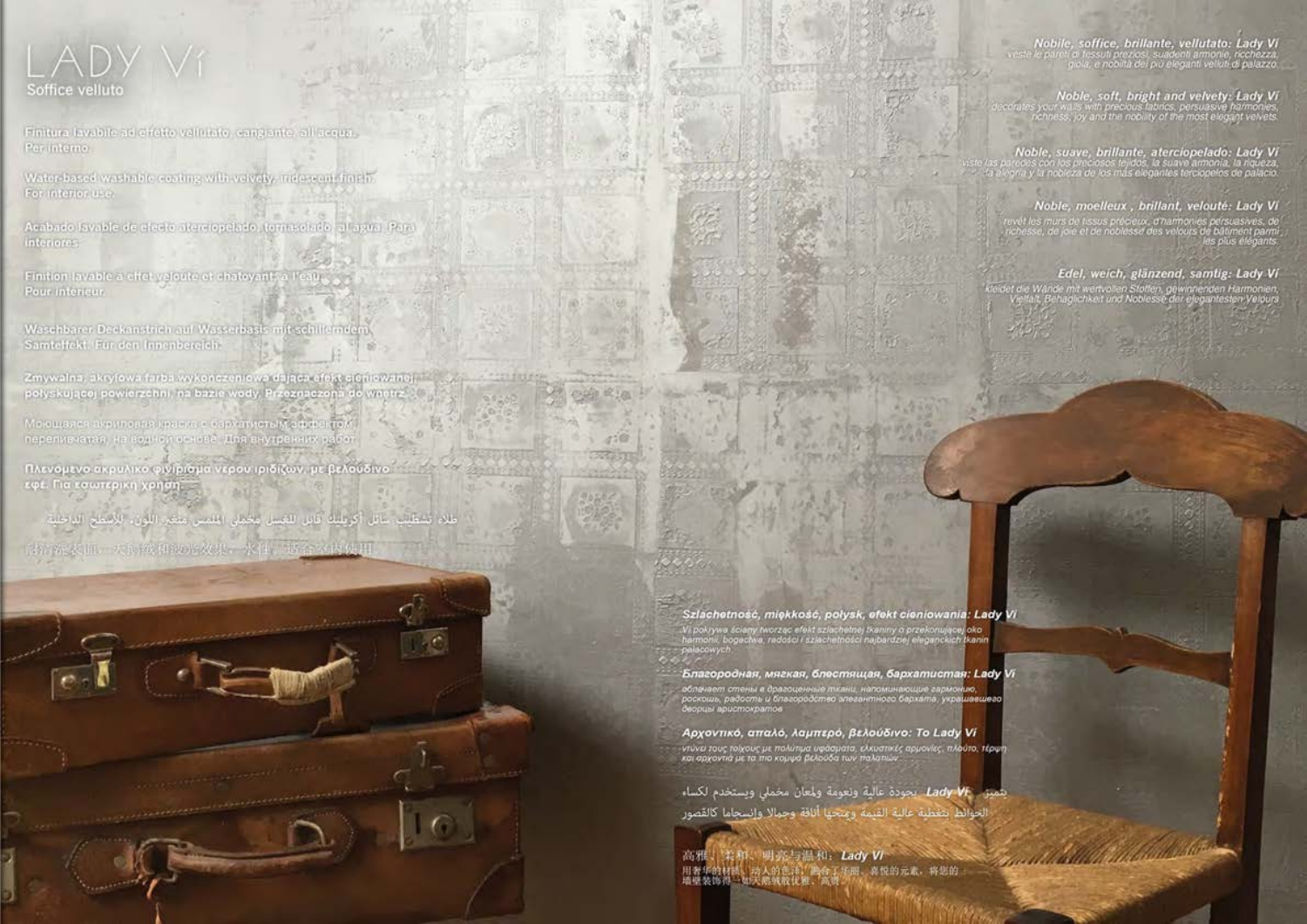**LV 67**



**LV 57 LV 59 LV 69**

























































**LV 98**













- **LV 72**
- **Effetto Madame** */ Madame Effect*

**TEFTY TRAIN** 

**Sold give a min** 

**CE district in the** 















**LV 91 + LV 62** 

**Effetto Materik** */ Materik Effect* 

**LV 39 Effetto Classic** */ Classic Effect* 











*Products Tools*

 $L$ ADY Vi

1 **LADY Vì** Pollock Trowel or Gauguin Trowel *Products Tools*

**LADY Vì** Pollock Trowel

or Gauguin Trowel

1 **LADY Vì** Pollock Trowel

2 **LADY Vì** Pollock Trowel

 $\Big\|$  + plastic stamp-cut mat

*Products Tools*

1 **LADY Vì** Pollock Trowel

or Gauguin Trowel

2 **LADY Vì** Pollock Trowel

or Gauguin Trowel